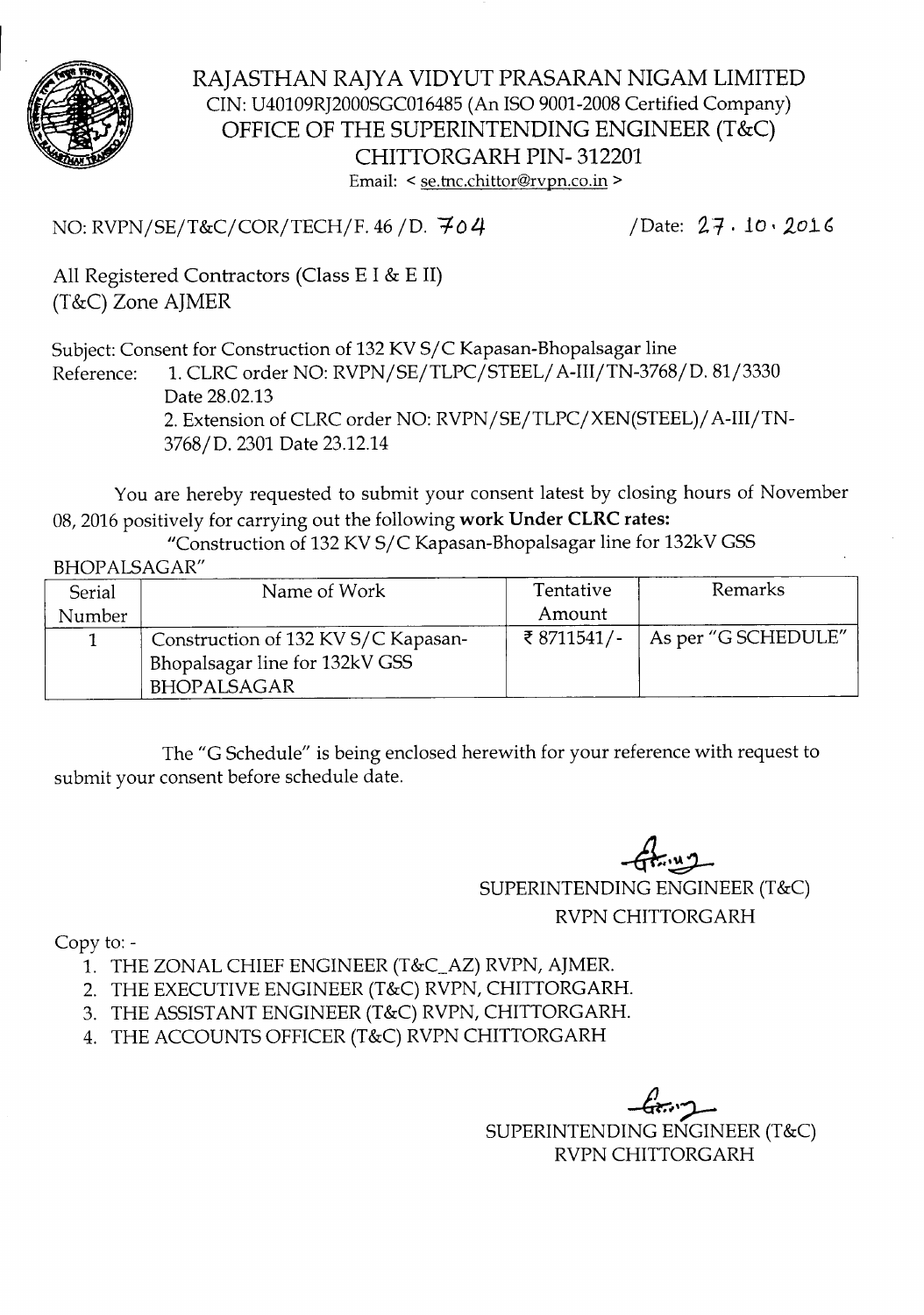## OFFICE OF THE ASSISTANT ENGINEER (T&C) RVPN, CHITTORGARH

G- Schedule for Construction of 132 KV *SIC* Kapasan- Bhopalsagar line ( Line length 14.5 K Approx.) based on BSR 2008 of line

|                         | <b>SAP</b>       |                                                                                                                                                                                                                            |      |                |              |                   |
|-------------------------|------------------|----------------------------------------------------------------------------------------------------------------------------------------------------------------------------------------------------------------------------|------|----------------|--------------|-------------------|
| S.No.                   | service<br>code  | Description                                                                                                                                                                                                                | Unit | Quantity       | Rate         | <b>Amount</b>     |
| 1                       | PRJ1077          | Detail survay as per tentative route: Which indeludes the<br>following majour activites- Pagging of line route providing<br>ofsurvey piller at an interval of 3-4 kms.                                                     | km.  | 14.5           | 4875         | 70687.5           |
| 2                       | PRJ1055          | Check survey as per approved route of line which<br>includes :- Re-checking of the line route as per approved<br>route. Profile chainage tower centre marking pit<br>marking bisectin of angle tower as required at site.  | km.  | 14.5           | 1812         | 26274             |
|                         |                  | Excavation:- Excavation excluding backfilling including<br>shoring shuttering dewatering etc up to the required depth as<br>per foundation Specification Drawing                                                           |      |                |              |                   |
| 3                       | PRJ1192          | (i) Normal soil                                                                                                                                                                                                            | cum. | 200            | 144          | 28800             |
|                         | PRJ1191          | (ii) Murram/Black cotton/hard soil/Dense Soil                                                                                                                                                                              | cum. | 1000           | 305          | 305000            |
|                         | PRJ1193          | (iii)Soft rock/disintegrated rock                                                                                                                                                                                          | cum. | 1000           | 337          | 337000            |
|                         | PRJ1190          | $(iv)$ Hard rock                                                                                                                                                                                                           | cum. | 100            | 706          | 70600             |
|                         |                  | Setting of templet & stub/anchor or bolts;- Setting of<br>template & Stub/Anchor Bolt & Removal after concreting<br>excluding cost of excavation and concreting but including<br>backfilling with excavated borrowed earth |      |                |              |                   |
|                         |                  | $\sqrt{(A)132}$ KV single circuit Tower up to +6m.extension                                                                                                                                                                |      |                |              |                   |
|                         | $\sqrt{PRJ1233}$ | (i) Tangent tower $(TTA)$                                                                                                                                                                                                  | Nos. | 30             | 1427         | 42810             |
|                         | PRJ1234          | (ii)Small angle tower (TTB)                                                                                                                                                                                                | Nos. | 8              | 1635         | 13080             |
| $\overline{\mathbf{4}}$ | PRJ1235          | (iii)Medium angle tower (TTC)                                                                                                                                                                                              | Nos. | 4              | 2388         | 9552              |
|                         | PRJ1236          | (iv)Large angle cum dead end tower (TTD)                                                                                                                                                                                   | Nos. | 5              | 2470         | 12350             |
|                         |                  | (B)132 KV double circuit Tower up to +6m.extension                                                                                                                                                                         |      |                |              |                   |
|                         | PRJ1209          | <b>TTA</b>                                                                                                                                                                                                                 | Nos. | $\overline{2}$ | 1861         | 3722              |
|                         | PRJ1210          | <b>TTB</b>                                                                                                                                                                                                                 | Nos. | $\overline{c}$ | 2597         | 5194              |
|                         | PRJ1212          | <b>TTD</b>                                                                                                                                                                                                                 | Nos. | 5              | 3014         | 15070             |
|                         |                  | (C) 220 KV double circuit narrow baseTower up to<br>$+6$ m. extension (up to 350 mtr span)                                                                                                                                 |      |                |              |                   |
|                         | PRJ1216          | (i) Large angle cum dead end tower (TTD)                                                                                                                                                                                   | Nos. | 4              | 3319         | 13276             |
| 5                       |                  | Concriting:-Providing and laying cement concrete for all<br>types of foundation as per latest ISS:456 including cement<br>sand, stone aggregate 20 mm nominal size, water etc.                                             |      |                |              |                   |
|                         | PRJ1056          | (A)1:1.5:3 mix                                                                                                                                                                                                             | cum  | 130            |              |                   |
|                         | PRJ1057          | (B) 1:2:4Mix                                                                                                                                                                                                               | cum  | 300            | 5965<br>4890 | 775450<br>1467000 |
|                         |                  | PRJ1058 (C) 1:3:6 Mix                                                                                                                                                                                                      | cum  | 50             | 4746         | 237300            |
| 6                       | PRJ1069          | Steel Reinforcement ;- Cutting, bending, welding of joints if<br>required, fixing and placing of steel reinforcement as per<br>specification and drawings includding material.                                             | mt   | 23             | 42795        | 984285            |

 $Meq$ 

 $\mathcal{F}^{\text{c}}_{\text{c}}$  ,  $\mathcal{F}^{\text{c}}_{\text{c}}$ 

Recent ASSISTANT ENGINEER  $(T & C) R.R.V.P.N.1$ CHITTORGARH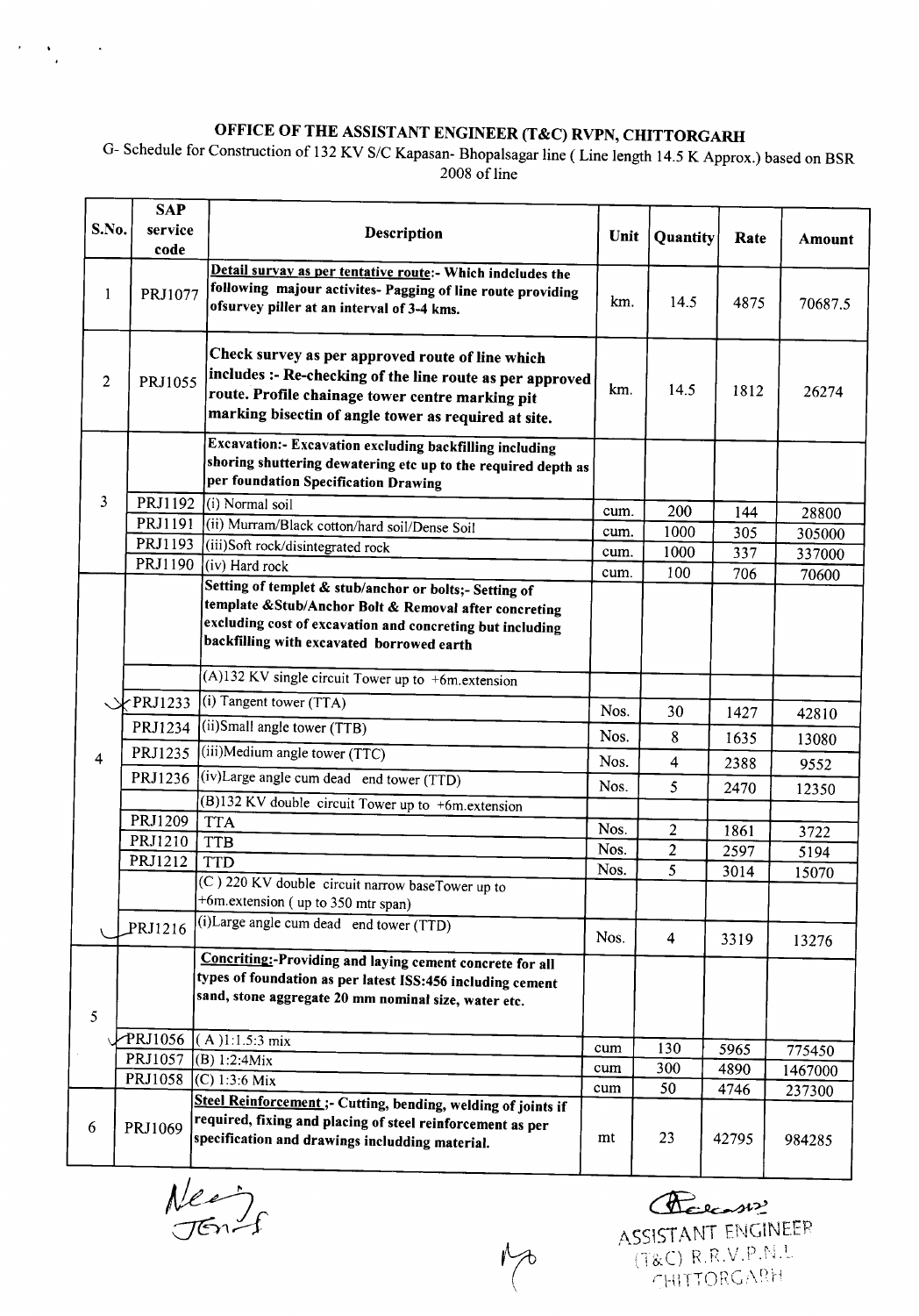|       | <b>SAP</b> |                                                                                                                            |      |                         |       |          |
|-------|------------|----------------------------------------------------------------------------------------------------------------------------|------|-------------------------|-------|----------|
| S.No. | service    | <b>Description</b>                                                                                                         | Unit | Quantity                | Rate  | Amount   |
|       | code       |                                                                                                                            |      |                         |       |          |
|       |            | Earthing:-                                                                                                                 |      |                         |       |          |
| 7     | PRJ1083    | 1. Counter poise type                                                                                                      | set  | 20                      | 1364  | 27280    |
|       | PRJ1085    | 2. Pipe type                                                                                                               | set  | 40                      | 1091  | 43640    |
|       |            | Erection of Super structure including D- shakels, ACD,                                                                     |      |                         |       |          |
|       |            | hangers, U- Bolts, Step bolts, Danger plate, Phase plate,                                                                  |      |                         |       |          |
|       |            | Number Plate Etc. also including tack welding of bolts and<br>nuts upto bottom cross arm/beam level includig appliation of |      |                         |       |          |
|       |            | <b>Zinc Rich Paint.</b>                                                                                                    |      |                         |       |          |
|       |            | $\sqrt{(A)132}$ KV single circuit Super structure.                                                                         |      |                         |       |          |
|       | PRJ1158    | (i) Tangent tower $(TTA)$                                                                                                  | Nos. | 30                      | 5291  | 158730   |
|       |            | PRJ1159 (ii)Small angle tower (TTB)                                                                                        | Nos. | 8                       | 6222  | 49776    |
|       |            | PRJ1160 (iii)Medium angle tower (TTC)                                                                                      | Nos. | $\overline{\mathbf{4}}$ | 6639  | 26556    |
|       | PRJ1161    | (iv)Large angle cum dead end tower $(TTD)$                                                                                 | Nos. | 5                       | 9332  | 46660    |
|       |            | $\sqrt{3\pi}$ +3mtr extension of 132 KV single circuit tower                                                               |      |                         |       | $\bf{0}$ |
|       | PRJ1099    | (i) Tangent tower $(TTA)$                                                                                                  | Nos. | 5                       | 882   | 4410     |
| 8     | PRJ1098    | (ii)Small angle tower (TTB)                                                                                                | Nos. | $\overline{c}$          | 1235  | 2470     |
|       |            | PRJ1097 (iii)Medium angle tower (TTC)                                                                                      | Nos. | $\mathbf{1}$            | 1459  | 1459     |
|       | PRJ1096    | (iv)Large angle cum dead end tower (TTD)                                                                                   | Nos. | 1                       | 1779  | 1779     |
|       |            | .+6 mtr extension of 132 KV single circuit tower                                                                           |      |                         |       |          |
|       |            | PRJ1129 (i) Tangent tower (TTA)                                                                                            | Nos. | 4                       | 1764  | 7056     |
|       | PRJ1128    | $(iii)$ Small angle tower $(TTB)$                                                                                          | Nos. | $\mathbf{1}$            | 2825  | 2825     |
|       | PRJ1127    | $(iii)$ Medium angle tower $(TTC)$                                                                                         | Nos. | $\mathbf{1}$            | 3014  | 3014     |
|       |            | PRJ1126 (iv)Large angle cum dead end tower (TTD)                                                                           | Nos. | 1                       | 3511  | 3511     |
|       |            | (B)132 KV double circuit Super structure.                                                                                  |      |                         |       |          |
|       | PRJ1154    | <b>TTA</b>                                                                                                                 | Nos. | $\overline{2}$          | 7342  | 14684    |
|       | PRJ1155    | <b>TTB</b>                                                                                                                 | Nos. | $\mathbf{2}$            | 10583 | 21166    |
|       | PRJ1157    | <b>TTD</b>                                                                                                                 | Nos. | 5                       | 17093 | 85465    |
| 9     |            | .+3mtr extension of 132 KV Double circuit tower                                                                            |      |                         |       |          |
|       | PRJ1095    | <b>TTA</b>                                                                                                                 | Nos. | 1                       | 1123  | 1123     |
|       | PRJ1094    | <b>TTB</b>                                                                                                                 | Nos. | 1                       | 1571  | 1571     |
|       | PRJ1092    | <b>TTD</b>                                                                                                                 | Nos. | 1                       | 2261  | 2261     |
|       |            | .+6Meter Extension of 132 kv D/C.                                                                                          |      |                         |       |          |
|       | PRJ1122    | TTD                                                                                                                        | Nos. | $\mathbf{1}$            | 4317  | 4317     |
|       |            | (C) 220 KV double circuit narrow baseSuper structure.(up to                                                                |      |                         |       |          |
|       |            | 350 mtr span)                                                                                                              |      |                         |       |          |
| 10    | PRJ1165    | (i) Large angle cum dead end tower (TTD)                                                                                   | Nos. | $\overline{\mathbf{4}}$ | 27664 | 110656   |
|       |            | +6 mtr extension of 220 KV double circuit narrow base tower                                                                |      |                         |       |          |
| レ     | PRJ1130    | (i) Large angle cum dead end tower (TTD)                                                                                   |      |                         |       |          |
|       |            |                                                                                                                            | Nos. | $\overline{\mathbf{4}}$ | 6180  | 24720    |
|       |            | Conductor stringing;- Strining of ACSR Panther onductor<br>includding hositing of insulator string, laying, jointing &     |      |                         |       |          |
|       |            | tensning of conductor, claimbing with armour road and                                                                      |      |                         |       |          |
| 11    |            | fixing of vibration dam-per per rout Km. of line.                                                                          |      |                         |       |          |
|       |            |                                                                                                                            |      |                         |       |          |
|       | PRJ1063    | (A) 3 Conductor for S/C Line.                                                                                              | km.  | 12                      | 22079 | 264948   |
|       | PRJ1064    | (B) 6 Conductor for D/C Line.                                                                                              | km.  | 2.5                     | 32148 | 80370    |
|       |            | Earthwire stringing:- Stringing of galvanised steel standerd                                                               |      |                         |       |          |
|       |            | wire includding laying,jointing & tensning, clamping, cliping                                                              |      |                         |       |          |
| 12    |            | and fixing vibration damper and eart bond etc.                                                                             |      |                         |       |          |
|       | PRJ1086    | (A) One No.7/3.15mm galvanised wire.                                                                                       |      |                         |       |          |
|       |            |                                                                                                                            | km.  | 14.5                    | 3737  | 54186.5  |

 $M$ 

 $\label{eq:2} \frac{1}{2}\int_{\mathbb{R}^3}\frac{d\mu}{\mu}\left(\frac{d\mu}{\mu}\right)^2\frac{d\mu}{\mu}\left(\frac{d\mu}{\mu}\right)^2\frac{d\mu}{\mu}\left(\frac{d\mu}{\mu}\right)^2.$ 

Rouasse  $\frac{1}{k}$  .

 $\ddot{\phantom{a}}$